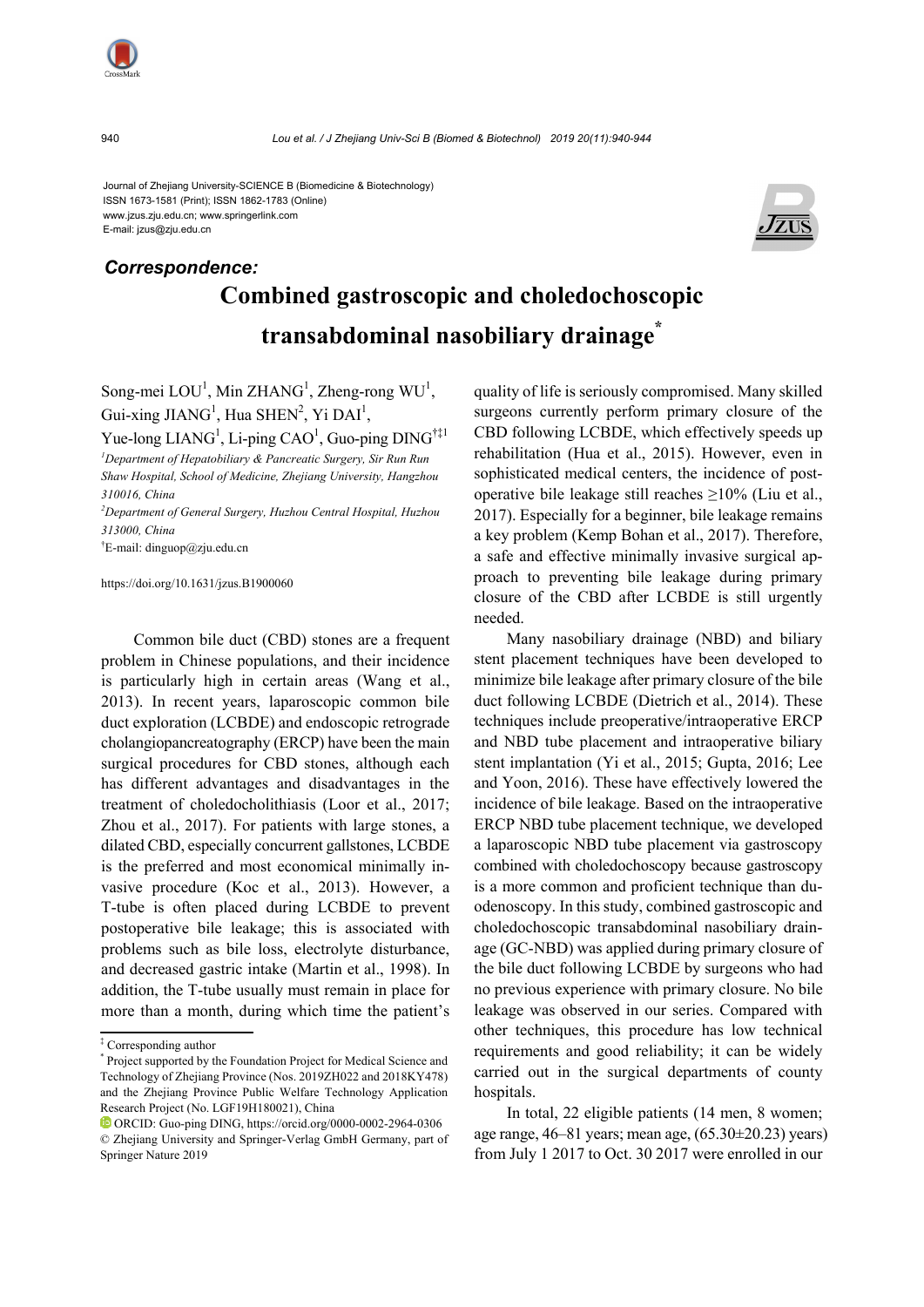study. The inclusion criteria were the presence of gallstones and CBD stones as confirmed by ultrasound or magnetic resonance cholangiopancreatography and a CBD diameter of >1 cm. The exclusion criteria were the inability to tolerate general anesthesia during routine preoperative examination, acute cholangitis, acute pancreatitis, concurrent intrahepatic bile duct stones, and flocculent or sandy stones in the bile duct. The patients' clinical data including age, sex, operating time, blood loss, postoperative complications, hospitalization expenses, and postoperative hospital stay were collected and analyzed (Table 1).

| Table 1 Clinical data of patients |
|-----------------------------------|
|-----------------------------------|

| Demographic feature               | Value             |
|-----------------------------------|-------------------|
| Age (year)                        | $65.30 \pm 20.23$ |
| Sex                               |                   |
| Male                              | 14                |
| Female                            | 8                 |
| Operating time (min)              | $150.00\pm48.00$  |
| Blood loss (mL)                   | $35.00 \pm 12.60$ |
| Complication                      | 0                 |
| Postoperative hospitalization (d) | $6.87\pm1.04$     |
| Hospitalization expenses (CNY)    | 21134.68±995.32   |

Data are expressed as mean±standard deviation (*n*=22) or number

Eight surgeons participated in this study and were responsible for cholecystectomy+CBD lithotomy+ primary closure of the CBD. A surgeon with experience in conventional LCBDE+T-tube drainage served as the main operator and was mainly responsible for performing the cholecystectomy, CBD incision for stone extraction, and primary suture of the CBD. Other surgeons performed primary closure for the first time.

The surgical procedure involved seven steps (Fig. 1). (1) Establish pneumoperitoneum. The gallbladder triangle was separated, and the cystic artery was then clipped and transected; the cystic duct was also clipped. (2) The CBD was cut open and the CBD stones were completely removed by rinsing, clamping, or using a choledochoscopic basket. The intrahepatic bile duct and the lower end of the CBD were explored by choledochoscopy to confirm the absence of residual stones. (3) A guidewire was inserted into the duodenum opposite the papilla. (4) Pneumoperitoneum was stopped, and the gastroscope was inserted into the descending part of the duodenum. The head

of the guidewire was clamped outside the gastroscope cavity. (5) Pneumoperitoneum was established to withdraw the choledochoscope. The NBD tube was inserted alongside the guidewire via the laparoscopic trocar. The tube was advanced into the duodenum along the guidewire under direct laparoscopic vision, and the head of the NBD tube was then placed into the common hepatic duct. The guidewire was slowly pulled out of the gastroscope cavity under direct gastroscopic vision. (6) The head of the NBD tube was held in the peritoneal cavity. The tail of the NBD tube was then pulled outside the nasal duct with the gastroscope, and the head of the tube was placed into the common hepatic duct. The CBD incision was sutured in a continuous pattern. (7) The cystic duct was transected, and the gallbladder was removed. Finally, the drainage tube was placed and the surgical incision sutured.

The research protocol was reviewed and approved by the Research Ethics Committee of Sir Run Run Shaw Hospital, School of Medicine, Zhejiang University, Hangzhou, China. All participants or their guardians gave written consent for their medical information to be used for scientific research.

The planned operations were successfully completed in all patients. No operation was converted to open surgery or T-tube drainage. The procedures lasted 130 to 210 min (mean,  $(150\pm48)$  min). The intraoperative blood loss volume was 5 to 50 mL (mean, (35.0±12.6) mL). All patients were discharged successfully, and no complications occurred. The abdominal drainage tube was withdrawn 3 to 5 d after surgery, and the NBD tube was removed 5 to 8 d after surgery. No one had bile leakage. Cholangiography was performed before removal of the NBD tube, and the absence of residual stones was confirmed. The contrast medium smoothly entered the duodenum. The postoperative hospital stay was 6 to 9 d, and the total cost of hospitalization was between 18623 and 23123 CNY.

In China, laparoscopic choledochoscopy (LC) combined with intraoperative ERCP to treat CBD stones has only been performed in a small number of general hospitals and has not become a routine procedure for CBD stones because of its need for highly skilled surgery. At present, the rate of primary closure following LCBDE remains low even in several top general hospitals in our province. T-tube placement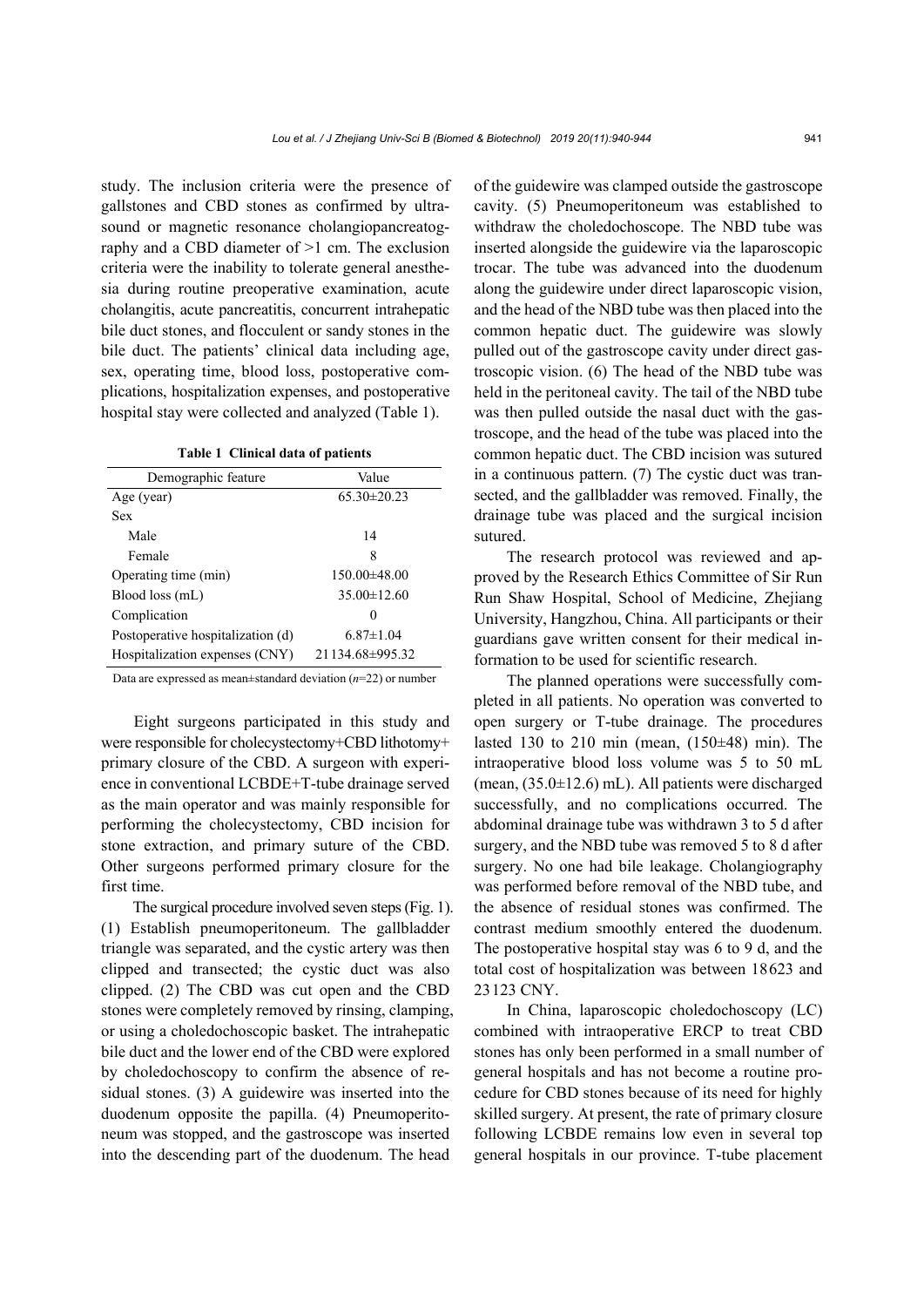

Laparoscopic primary closure of common bile duct

during LCBDE remains a routine practice in most surgical settings. Compared with the applied ERCP+ LC/LCBDE two-stage surgery and laparoscopic intraoperative ERCP, LCBDE+GC-NBD has the following advantages. (1) The technical requirement of gastroscopy is much lower than that of duodenal endoscopy. LCBDE+GC-NBD can be performed in many county hospitals. (2) LCBDE+GC-NBD is a one-stage operation, which speeds up the patient's recovery, shortens the hospital stay, and reduces medical expenses. (3) The whole procedure is performed under general anesthesia, which makes the patients more comfortable compared with ERCP. (4) Intraoperative endoscopic NBD (ENBD) is performed without cutting open the papilla. It reduces endoscopic sphincterotomy-related complications such as perforation, bleeding, and pancreatitis.

Yin et al. (2017) reported the application of the LCBDE+intraoperative ENBD+primary closure of the CBD in the treatment of CBD stones. In their study, NBD was performed via gastroscopy and choledochoscopy for the first time. A total of 211 consecutive patients underwent LCBDE+intraoperative ENBD (Group A), and the other group underwent preoperative ERCP+subsequent LC (Group B). The incidence of postoperative bile leakage was 1.9% (4/211) in Group A, showing no significant difference when compared with Group B. However, Group A was significantly superior to Group B in terms of hospitalization time, hospitalization expenses, and the overall treatment-associated complication rate.

In a study by Xu et al. (2016), biliary stent drainage was used in LCBDE with primary closure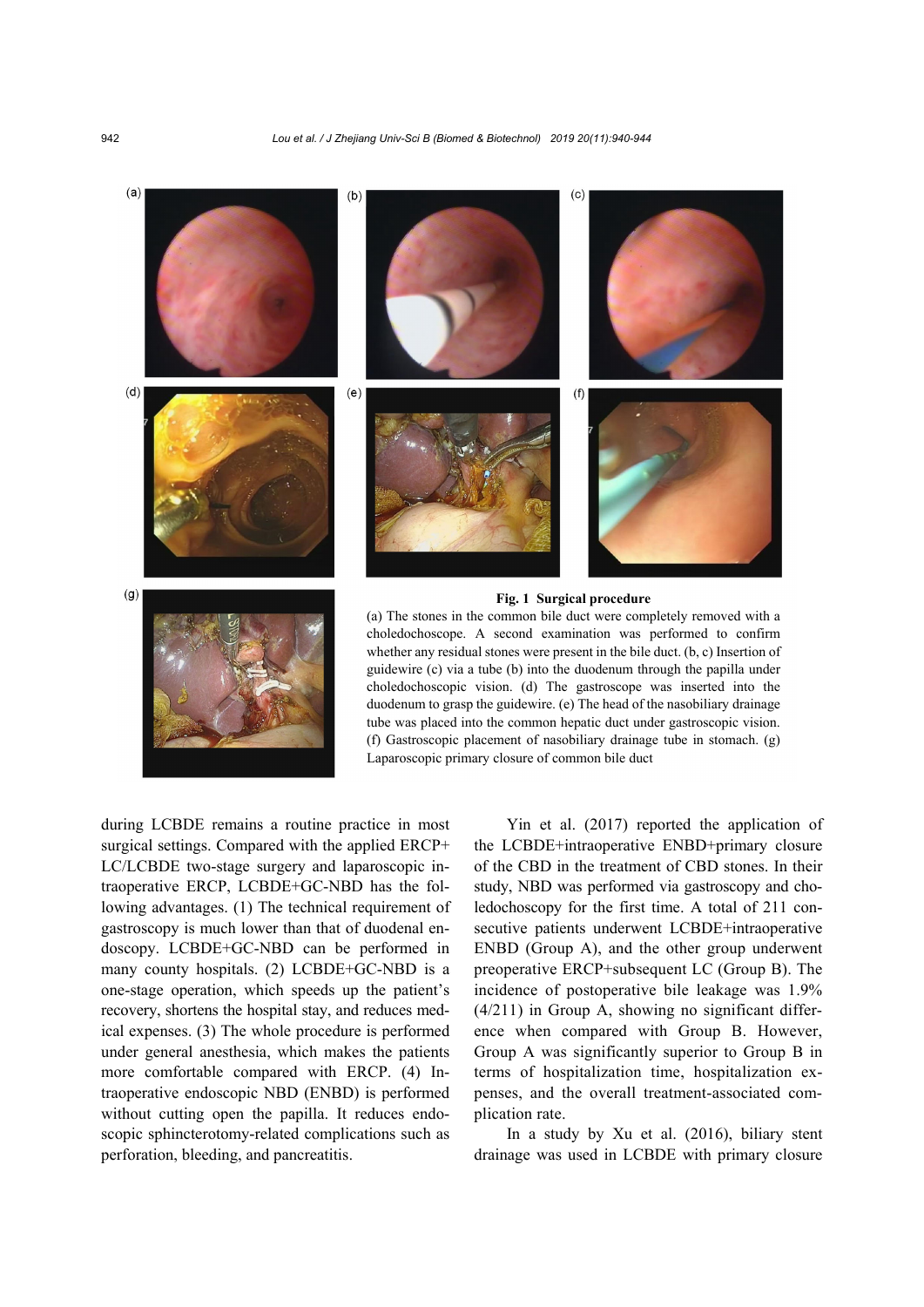which had a similar function to NBD. However, secondary bacterial infections may occur after biliary stent placement; therefore, the application of biliary stents in LCBDE remains controversial (Dietrich et al., 2014). Intraoperative biliary stenting is not in accordance with sterile surgical principles and is correlated with postoperative biliary tract infection. The safety of the primary suture of the CBD following biliary stenting requires further investigation in clinical studies with large samples. Therefore, this procedure has not been widely performed in the surgical setting.

Liu et al. (2017) retrospectively analyzed bile leakage after primary closure following LCBDE in 141 patients. The authors found that the incidence of postoperative bile leakage was 11.3% (16/141) and occurred more frequently in patients with a CBD diameter of  $\leq 1$  cm (up to 31.6%) and in the operation performed by inexperienced surgeons. The surgeons' experience was a key factor influencing the success rate of primary closure following LCBDE. For surgeons who are beginners, preoperative or intraoperative NBD can effectively reduce or avoid the occurrence of postoperative bile leakage. Although most surgeons in the study had not performed primary closure following LCBDE before they participated in this project, they successfully completed the primary closure, and no bile leakage occurred postoperatively. It is very important that bile leakage can be confirmed by intraoperative saline injection or nasal cholangiography via NBD. A few interrupted stitches can be placed in such cases if necessary.

In the current study, using the same method described by Yin et al. (2017), we performed primary closure following LCBDE+intraoperative ENBD in 18 patients. No bile leakage was noted. The abdominal drainage tube was withdrawn 3 to 5 d after surgery, and the NBD tube was removed 5 to 8 d after surgery. The postoperative hospital stay was 6 to 9 d. This procedure has been applied in some county hospitals, indicating that it has low technical requirements and is highly feasible and reliable. For surgeons who are beginners in performing primary closure following LCBDE, combined gastroscopic and choledochoscopic transabdominal NBD may be a key technique for preventing postoperative bile leakage and thus warrants further clinical application.

#### **Contributors**

Song-mei LOU, Zheng-rong WU, Gui-xing JIANG, Hua SHEN, Yi DAI, Yue-long LIANG, Li-ping CAO, and Guoping DING performed the surgery. Min ZHANG performed data analysis and edited the manuscript. Song-mei LOU and Guo-ping DING contributed to study design, writing and editing of the manuscript. All authors have read and approved the final manuscript and, therefore, have full access to all the data in the study and take responsibility for the integrity and security of the data.

#### **Compliance with ethics guidelines**

Song-mei LOU, Min ZHANG, Zheng-rong WU, Guixing JIANG, Hua SHEN, Yi DAI, Yue-long LIANG, Li-ping CAO, and Guo-ping DING declare that they have no conflict of interest.

All procedures followed were in accordance with the ethical standards of the responsible committee on human experimentation (institutional and national) and with the Helsinki Declaration of 1975, as revised in 2008 (5). Informed consent was obtained from all patients for being included in the study.

### **References**

- Dietrich A, Alvarez F, Resio N, et al., 2014. Laparoscopic management of common bile duct stones: transpapillary stenting or external biliary drainage? *JSLS*, 18(4):e2014.00277. https://doi.org/10.4293/JSLS.2014.00277
- Gupta N, 2016. Role of laparoscopic common bile duct exploration in the management of choledocholithiasis. *World J Gastrointest Surg*, 8(5):376-381. https://doi.org/10.4240/wjgs.v8.i5.376
- Hua J, Lin SP, Qian DH, et al., 2015. Primary closure and rate of bile leak following laparoscopic common bile duct exploration via choledochotomy. *Dig Surg*, 32(1):1-8. https://doi.org/10.1159/000368326
- Kemp Bohan PM, Connelly CR, Crawford J, et al., 2017. Early analysis of laparoscopic common bile duct exploration simulation. *Am J Surg*, 213(5):888-894. https://doi.org/10.1016/j.amjsurg.2017.03.011
- Koc B, Karahan S, Adas G, et al., 2013. Comparison of laparoscopic common bile duct exploration and endoscopic retrograde cholangiopancreatography plus laparoscopic cholecystectomy for choledocholithiasis: a prospective randomized study. *Am J Surg*, 206(4):457-463. https://doi.org/10.1016/j.amjsurg.2013.02.004
- Lee JS, Yoon YC, 2016. Laparoscopic common bile duct exploration using V-Loc suture with insertion of endobiliary stent. *Surg Endosc*, 30(6):2530-2534. https://doi.org/10.1007/s00464-015-4518-x
- Liu DB, Cao F, Liu JF, et al., 2017. Risk factors for bile leakage after primary closure following laparoscopic common bile duct exploration: a retrospective cohort study. *BMC Surg*, 17:1. https://doi.org/10.1186/s12893-016-0201-y